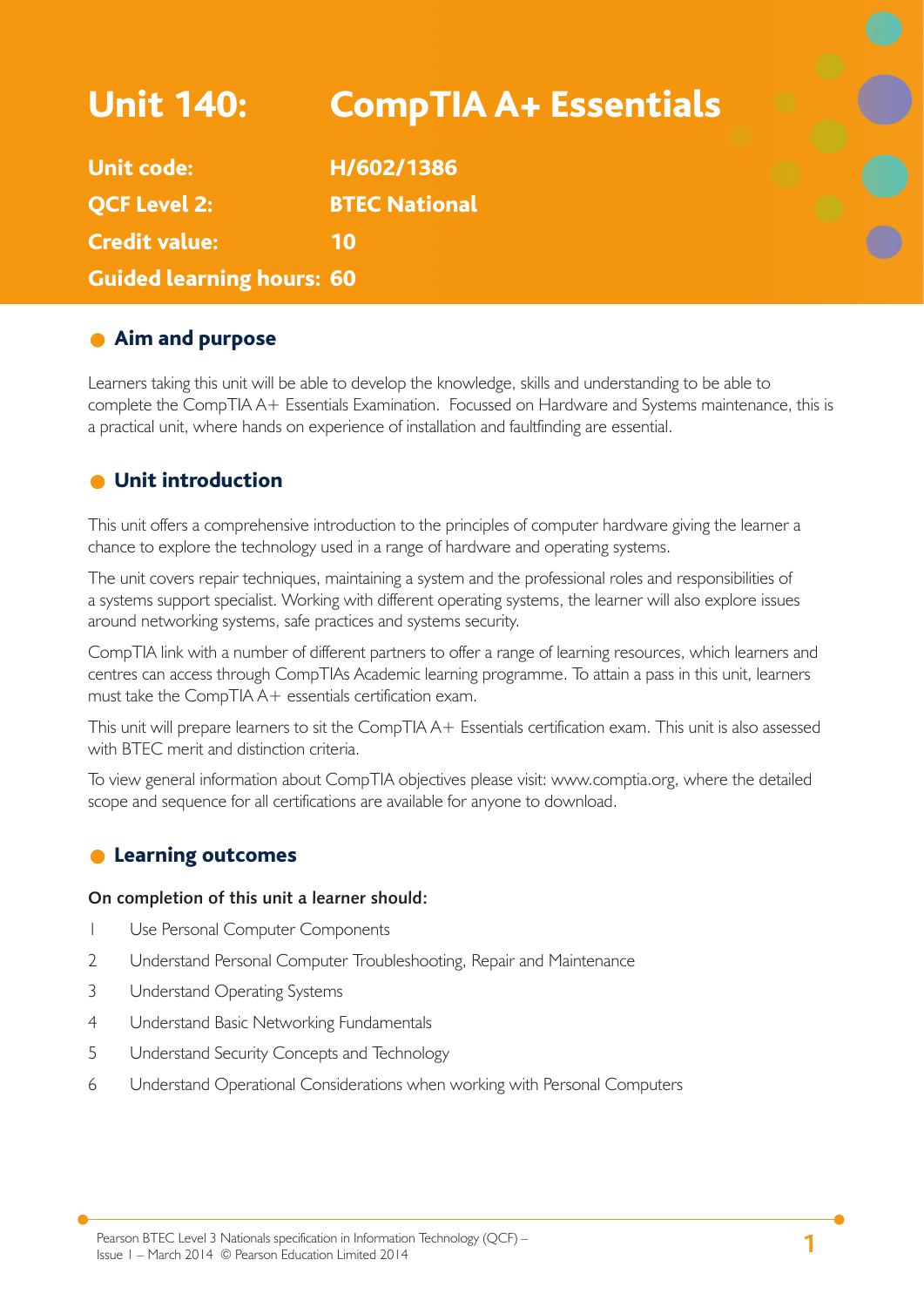# Unit content in relation to Merit and Distinction Criteria

### **1 Use Personal Computer Components**

*Desktop system components*: storage devices e.g. optical, solid state, magnetic; motherboards; power supplies; CPUs; cooling methods; memory; display devices; input devices e.g. keyboard, mouse, microphone, touch screen; adapter cards; specialised laptop components; printing devices;

### **2 Understand Personal Computer Troubleshooting, Repair and Maintenance**

*System faults*: printer faults; operating system faults; hardware faults; laptop faults; preventative techniques;

#### **3 Understand Operating Systems**

*Operating systems*: types e.g. Windows XP, Windows Vista, Windows 7, Windows 8, Windows 8.1, Linux, Mac; user interfaces e.g. types, enhancement, accessibility; installation; boot sequences e.g. methods, startup utilities

### **4 Understand Basic Networking Fundamentals**

*Networking Technologies*: devices e.g. host, router, switch, wireless access point; protocols e.g. TCP/IP suite; cables e.g. connectors, cable types; network types e.g. local area network, wide area network, personal area network, metropolitan area network, star, bus, ring, mesh, Internet;

### **5 Understand Security Concepts and Technology**

*Security features*: wireless encryption; protection against malware; BIOS/UEFI security; password management; password complexity; locking workstations; biometrics;

### **6 Understand Operational Considerations when working with Personal Computers**

*Health and safety requirements*: use of tools; electrical safety; manual handling; electrostatic protection of computer equipment

*Professional requirements*: communication skills; working with others; accepting supervisory support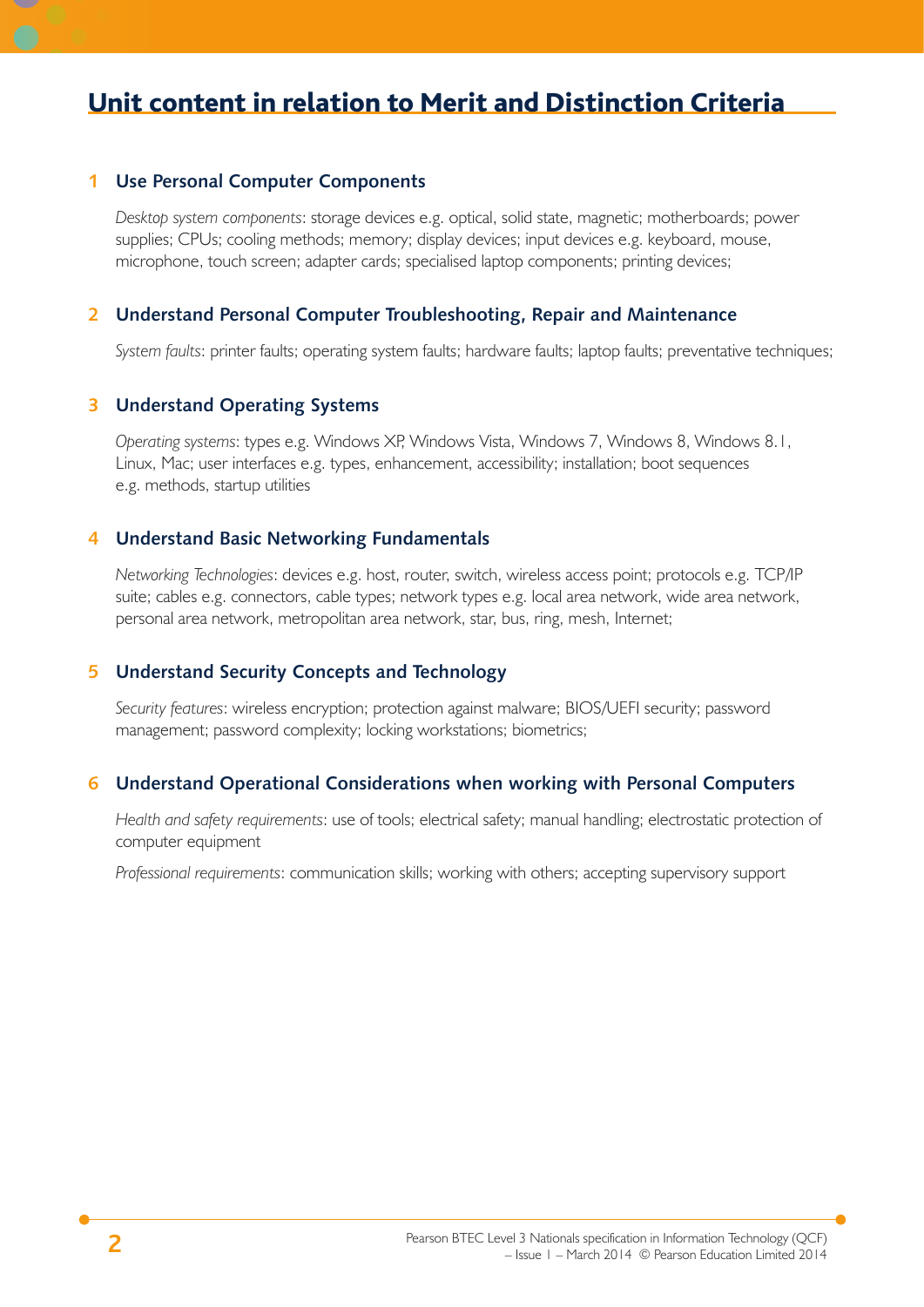# Assessment and grading criteria

In order to pass this unit, the evidence that the learner presents for assessment needs to demonstrate that they can meet all the learning outcomes for the unit. The assessment criteria for a pass grade describe the level of achievement required to pass this unit.

| <b>Assessment and grading criteria</b>                                                                                                                                                              |                                                                                                                          |                                                                                |                                                                                                                                             |                                                                                                                       |
|-----------------------------------------------------------------------------------------------------------------------------------------------------------------------------------------------------|--------------------------------------------------------------------------------------------------------------------------|--------------------------------------------------------------------------------|---------------------------------------------------------------------------------------------------------------------------------------------|-----------------------------------------------------------------------------------------------------------------------|
| To achieve a pass grade the<br>evidence must show that the<br>learner is able to:                                                                                                                   | To achieve a merit grade the<br>evidence must show that, in<br>addition to the pass criteria,<br>the learner is able to: |                                                                                | To achieve a distinction grade<br>the evidence must show that,<br>in addition to the pass and<br>merit criteria, the learner is<br>able to: |                                                                                                                       |
| Pass current CompTIA A+<br><b>Essentials Certification Exam</b><br>The centre will evidence this with a<br>copy of the learners results, the learner<br>MUST PASS at the minimum set by<br>CompTIA. | M1                                                                                                                       | Explain the purpose and<br>interaction of desktop system<br>components<br>[IE] | D <sub>1</sub>                                                                                                                              | Test and troubleshoot a<br>system with predefined<br>system faults<br>[IE, RL, SM]                                    |
|                                                                                                                                                                                                     | M <sub>2</sub>                                                                                                           | Explain how to prevent<br>common system faults<br>[IE]                         |                                                                                                                                             |                                                                                                                       |
|                                                                                                                                                                                                     | M <sup>3</sup>                                                                                                           | Compare the installation of<br>two operating systems<br>[IF]                   | D <sub>2</sub>                                                                                                                              | Install an operating system,<br>following health and<br>safety and professional<br>requirements<br><b>TW, SM, EPT</b> |
|                                                                                                                                                                                                     | M4                                                                                                                       | Explain the interaction of<br>networking technologies<br>[IF]                  |                                                                                                                                             |                                                                                                                       |
|                                                                                                                                                                                                     | M <sub>5</sub>                                                                                                           | Explain the current use of<br>common security features<br>[IF]                 |                                                                                                                                             |                                                                                                                       |
|                                                                                                                                                                                                     | M6                                                                                                                       | Explain the purpose of<br>current health and safety<br>requirements<br>[IF]    |                                                                                                                                             |                                                                                                                       |

**PLTS**: This summary references where applicable, in the square brackets, the elements of the personal, learning and thinking skills applicable in the pass criteria. It identifies opportunities for learners to demonstrate effective application of the referenced elements of the skills.

| l Kev | $E$ – independent enquirers | RL - reflective learners | $\mathsf{SM}$ – self-managers             |
|-------|-----------------------------|--------------------------|-------------------------------------------|
|       | $CT$ – creative thinkers    | TW – team workers        | $\mathsf{E}$ EP – effective participators |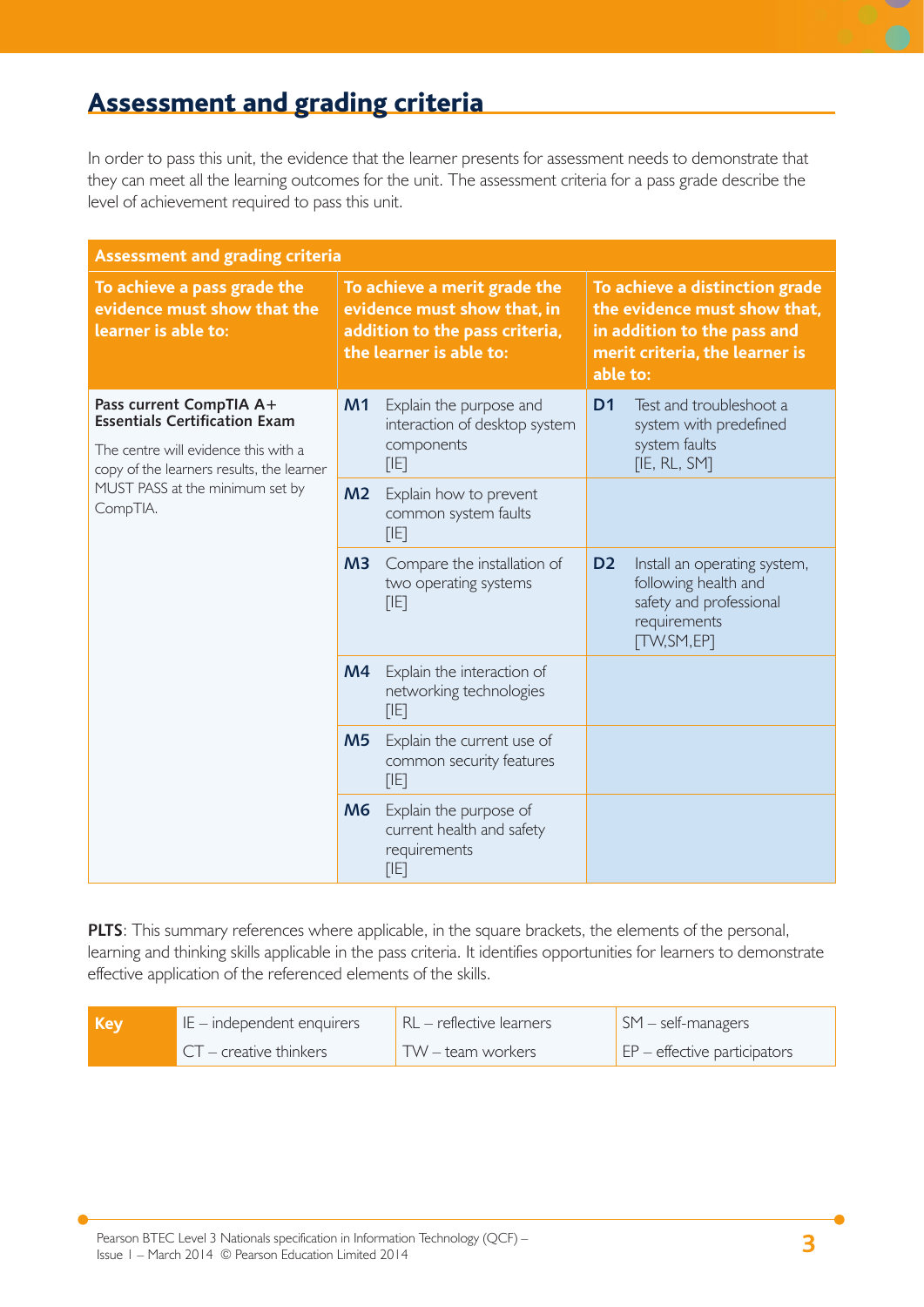# Essential guidance for tutors

## **Delivery**

The CompTIA A+ essentials course and associated certifications are delivered as part of an academic programme available to centres in UK and Eire. Centres may only access this certification's associated discounts from within this programme and are advised to seek guidance on what current courses comprise the study/delivery required for learners to access the certification.

More information on the programme, membership and delivery requirements can be found at www.comptia.org.

If learners are taking CompTIA study as part of their BTEC programme, it is recommended that both programmes of study become integrated. Practical and theory tasks for the CompTIA programme can be integrated into the study required for the merit and distinction criteria within this unit.

The outcomes of this unit are synergic with the A+ Practical Applications; both units may be delivered in parallel or in sequence. Units in systems support and networking, that are both BTEC specific as well as from other vendors may be taught in conjunction with the CompTIA units to enhance the learners experience.

# **Outline learning plan**

CompTIA as part of their academy programme, provide learning plans and study guidance for their courses. CompTIA recommend an estimated 75 hours of delivery to attain the pass criteria, in line with QCF credit and notional learning hours. The notional hours for managed learning is set at 40 for learners to attempt the merit and distinction.

## **Assessment**

To achieve a pass grade, learners must pass the current CompTIA A+ essentials examination.

### **Programme of suggested assignments**

The table below shows a programme of suggested assignments that cover the pass, merit and distinction criteria in the assessment and grading grid. This is for guidance and it is recommended that centres either write their own assignments or adapt any Pearson assignments to meet local needs and resources.

| Criteria covered                  | <b>Assignment title</b> | <b>Scenario</b>                                                                                                                    | <b>Assessment method</b>                                                                                                                                                                                                        |
|-----------------------------------|-------------------------|------------------------------------------------------------------------------------------------------------------------------------|---------------------------------------------------------------------------------------------------------------------------------------------------------------------------------------------------------------------------------|
| M1, M2, D1                        | Knowing your system     | The learner working as a<br>junior technician will be<br>given a faulty computer<br>and expected to resolve<br>the 'known' faults. | For M1/M2 written artefact,<br>presentation, wiki or blog. For D1<br>witness/observation with some notes<br>on how the learner resolved the issue<br>(via $Q+A$ ) other evidence such as<br>photo evidence will be needed       |
| M3, M4, M5, M6,<br>D <sub>2</sub> | Installing your system  | The learner working as a<br>junior technician will have<br>the opportunity to install<br>an operating system                       | For M3/M4/M5/M6 written artefact,<br>presentation, wiki or blog. For D2<br>witness/observation with some notes<br>on how the learner resolved the issue<br>(via $Q+A$ ) other evidence such as<br>photo evidence will be needed |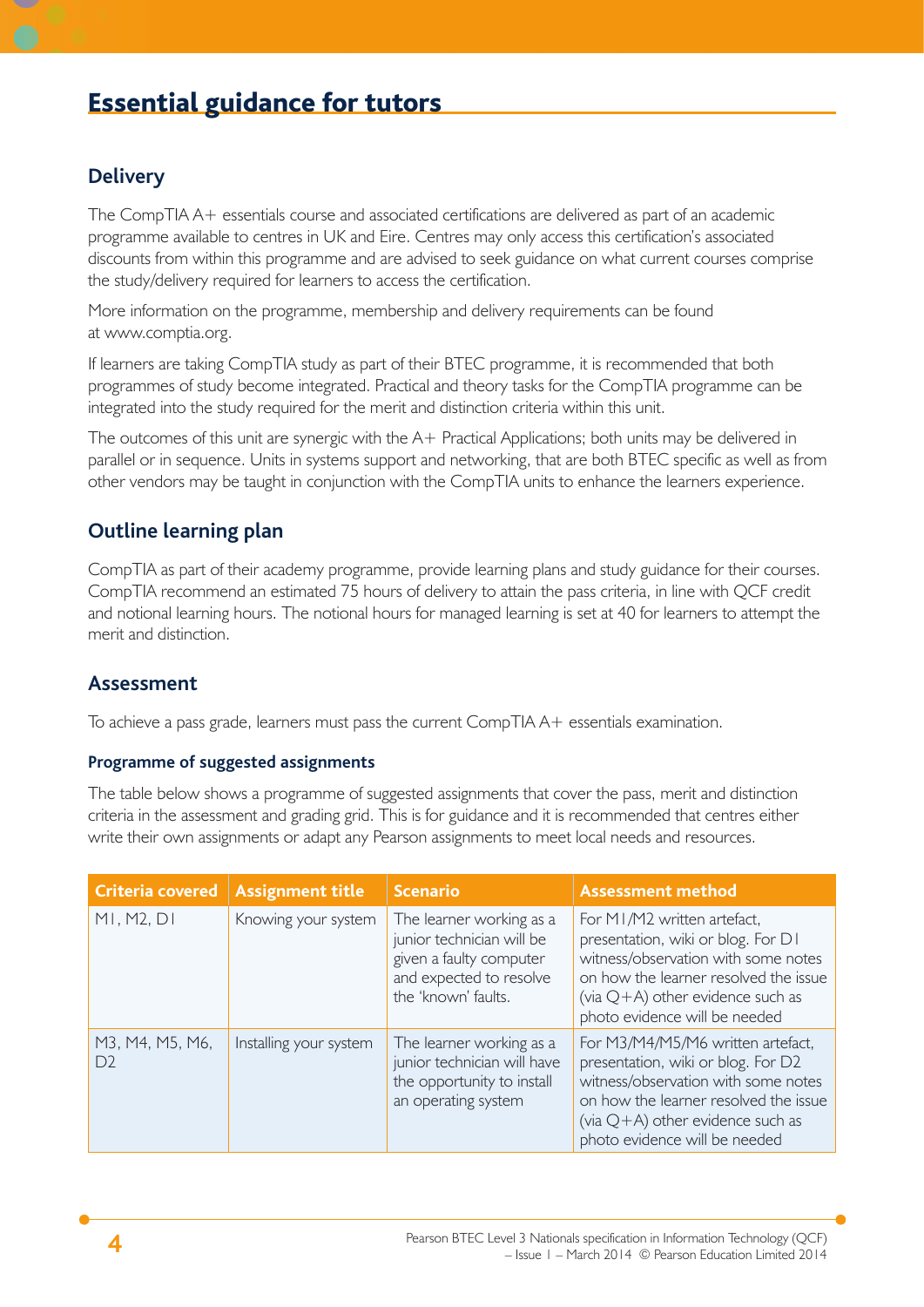## **Links to National Occupational Standards, other BTEC units, other BTEC qualifi cations and other relevant units and qualifi cations**

Links to 6.1 of the NOS and may be co-presented with all other CompTIA modules

## **Essential resources**

As members of the CompTIA academic programme, centres may choose to access a range of teaching and assessment practice resources. The technological requirement for this unit does not demand any more than the 'average' centre is already providing for a computer systems session, old computers, spare components, replacement parts will enhance the learning experience. If a centre is restricted by the cost of licensing, many Linux distributions exist, that are easy to install and now comparable in support and management terms to other popular operating systems.

## **Employer engagement and vocational contexts**

CompTIA certification is internationally recognised by a range of employers (from SME's to large corporations) as one of the principal certifications in systems support and maintenance.

## **Indicative reading for learners**

For access to the CompTIA academic programme resources and more information on joining the programme, please visit www.comptia.org

## **Delivery of personal, learning and thinking skills**

The table below identifies the opportunities for personal, learning and thinking skills (PLTS) that have been included within the pass assessment criteria of this unit.

| <b>Skill</b>                   | When learners are                                                                                                     |  |  |  |
|--------------------------------|-----------------------------------------------------------------------------------------------------------------------|--|--|--|
| Independent enquirers          |                                                                                                                       |  |  |  |
| <b>Creative thinkers</b>       |                                                                                                                       |  |  |  |
| <b>Reflective learners</b>     | The pass criteria is set by an examination, the PLTS of self management and                                           |  |  |  |
| Team workers                   | reflective learning is supported by the learner, taking personal study and revision in<br>advance of the Examination. |  |  |  |
| Self-managers                  |                                                                                                                       |  |  |  |
| <b>Effective participators</b> |                                                                                                                       |  |  |  |

Although PLTS are identified within this unit as an inherent part of the assessment criteria, there are further opportunities to develop a range of PLTS through various approaches to teaching and learning.

| <b>Skill</b>                   | When learners are                                                                                                |
|--------------------------------|------------------------------------------------------------------------------------------------------------------|
| Independent enquirers          | Investigating current hardware and operating system solutions as well as testing<br>and troubleshooting a system |
| <b>Creative thinkers</b>       | Whilst suggesting system solutions                                                                               |
| <b>Reflective learners</b>     | During troubleshooting and faultfinding tasks                                                                    |
| <b>Team workers</b>            | During installation, troubleshooting and faultfinding tasks                                                      |
| Self-managers                  | At some stages during installation                                                                               |
| <b>Effective participators</b> | At some stages during installation                                                                               |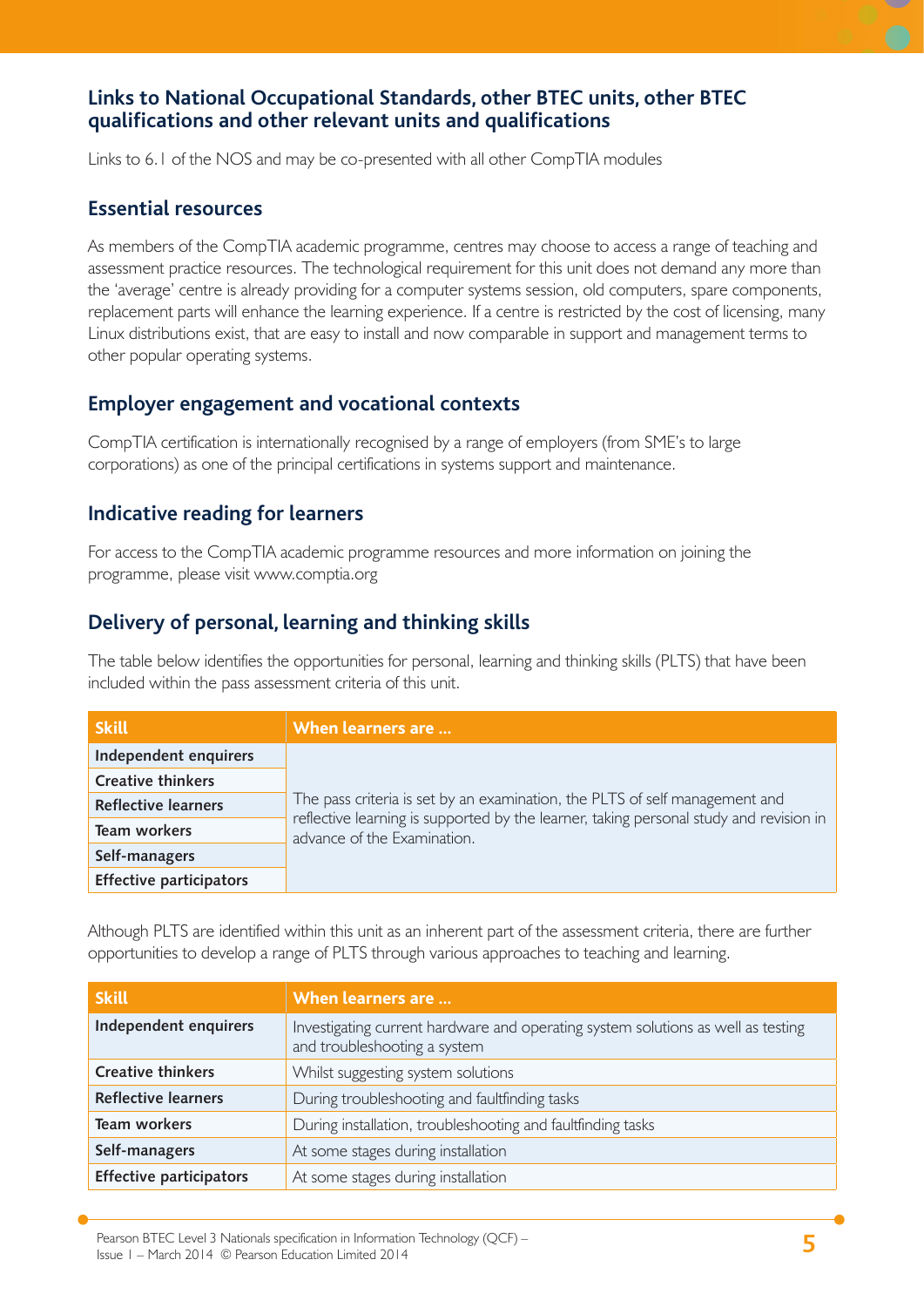# ● Functional Skills — Level 2

 $\sim$ 

| <b>Skill</b>                                                                                                                                            | When learners are                                                         |  |  |
|---------------------------------------------------------------------------------------------------------------------------------------------------------|---------------------------------------------------------------------------|--|--|
| <b>ICT - Use ICT systems</b>                                                                                                                            |                                                                           |  |  |
| Select, interact with and use ICT systems<br>independently for a complex task to meet a<br>variety of needs                                             | During installation and fault resolution                                  |  |  |
| Use ICT to effectively plan work and<br>evaluate the effectiveness of the ICT system<br>they have used                                                  | During installation and fault resolution                                  |  |  |
| Manage information storage to enable<br>efficient retrieval                                                                                             | During installation and fault resolution                                  |  |  |
| Follow and understand the need for safety<br>and security practices                                                                                     | During installation and is met in outcome 6                               |  |  |
| Troubleshoot                                                                                                                                            | This is a core feature of this entire module                              |  |  |
| <b>ICT - Find and select information</b>                                                                                                                |                                                                           |  |  |
| Select and use a variety of sources of<br>information independently for a complex task                                                                  | During installation and fault resolution                                  |  |  |
| Access, search for, select and use ICT-<br>based information and evaluate its fitness for<br>purpose                                                    | During installation and fault resolution                                  |  |  |
| <b>ICT</b> - Develop, present and<br>communicate information                                                                                            |                                                                           |  |  |
| Enter, develop and format information<br>independently to suit its meaning and<br>purpose including:                                                    | During the presentation of findings when addressing the merit<br>criteria |  |  |
| text and tables                                                                                                                                         |                                                                           |  |  |
| images                                                                                                                                                  |                                                                           |  |  |
| numbers                                                                                                                                                 |                                                                           |  |  |
| records                                                                                                                                                 |                                                                           |  |  |
| Bring together information to suit content<br>and purpose                                                                                               | During the presentation of findings when addressing the merit<br>criteria |  |  |
| Present information in ways that are fit for<br>purpose and audience                                                                                    | During the presentation of findings when addressing the merit<br>criteria |  |  |
| Evaluate the selection and use of ICT tools<br>and facilities used to present information                                                               | During the presentation of findings when addressing the merit<br>criteria |  |  |
| Select and use ICT to communicate and<br>exchange information safely, responsibly and<br>effectively including storage of messages and<br>contact lists | During the presentation of findings when addressing the merit<br>criteria |  |  |

h